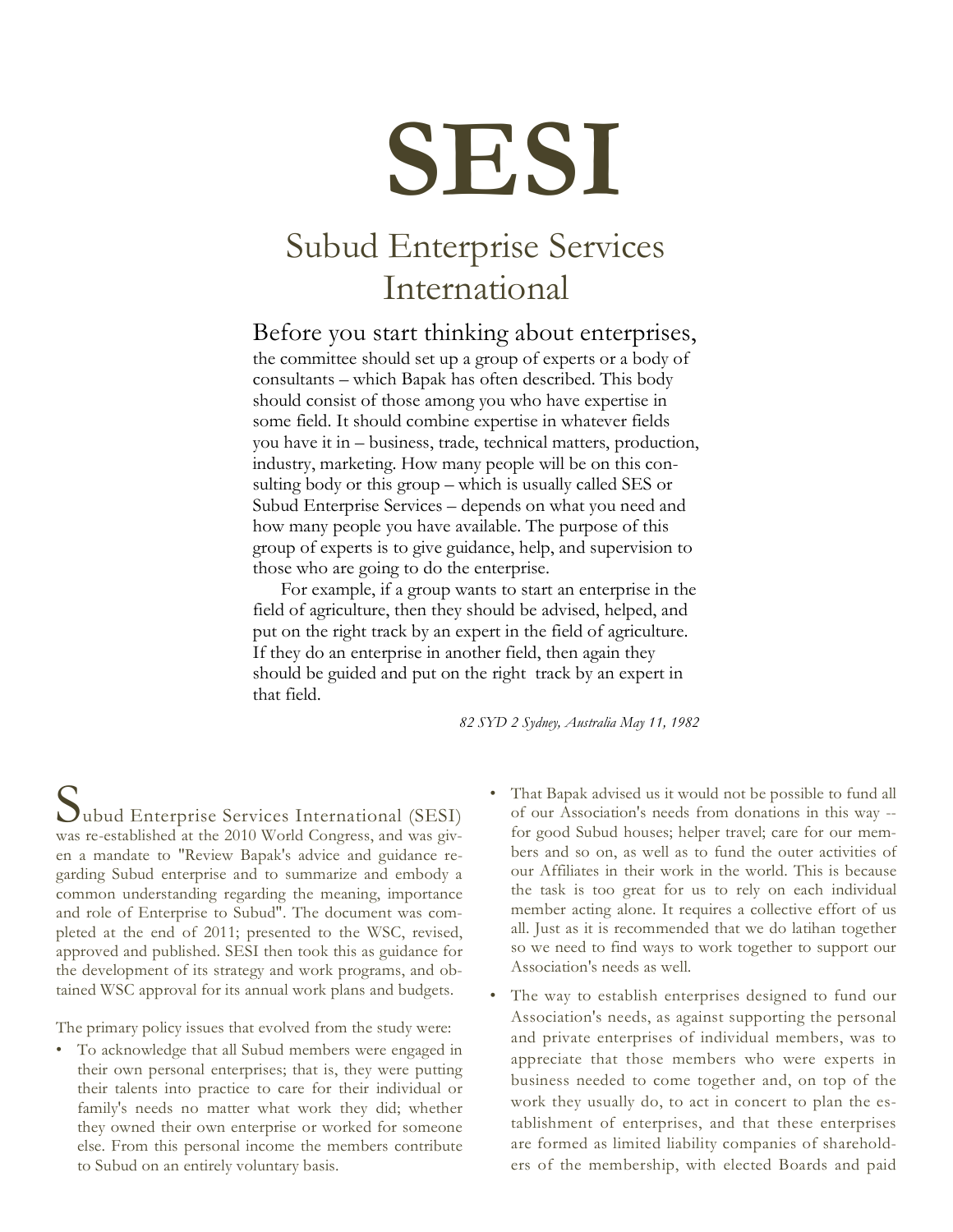management. The shareholding should not be dominated by just a few members, and the shareholders donated a percentage of profits or dividends to Subud.

- In this way we are acting free of our own individual needs, wants and self interest for the benefit of Subud as a whole. We are returning something to Subud. In this way, also, we can learn the true meaning of harmony in working collaboratively together.
- Within this context our Subud Committees' function was to motivate these experts to come together in order to establish these collective enterprises (as well as collective efforts to engage in creating Subud schools, homes for the elderly and hospitals/clinics etc.).
- The function of SESI was to support the establishment and work of these expert groups, primarily at International and National levels and to seek support funding until we had a World Bank or Financial Institution to assist with financing.

#### SUMMARY OF ACTIVITIES

- **•** From these inputs, SESI established a strategy to set out to demonstrated this rejuvenation through initiating the formation of a business experts' group, headed by Ruslan Morris, to manage and finance the initial phases of several international enterprises in Kalimantan. It must be noted that the strategy employed was not to go out to the general membership for start-up funding but to fund the initial development of these enterprises through the "founding" experts' group. However once any enterprise was up and running then further shareholders would be brought in to expand the business and ensure that the original investors did not retain a majority ownership of the company. The first Kalimantan Enterprise is expected to start sending profits to Subud in 2014.
- SESI began work on a Phase 2 in 2013 designed to expand the Kalimantan enterprise development model **t**o other business expert groups to be formed in other countries. To date the USA has committed itself to form such a group.
- To support this effort, SESI has been working to create data bases of business experts across all sectors and disciples in Subud. The software has been produced by the "Intranet" team but population of the database has been constrained by a delay in receipt of promised funding, only recently resolved.
- SESI has worked closely with SES Representatives, notably in Australia, the UK and the USA. Recently SES

Representatives were appointed in Ecuador and Mexico, and the UK Representative moved to Spain and established an innovative Zonal SES Representation.

- Not a few members have approached SESI to support the development of their personal enterprises. These include artists and handicraft manufacturers seeking agents; members wishing to start schools or retirement communities, members looking for business partners, and members wishing to develop or expand existing, general businesses. SESI has responded to this in all cases by trying to put members together to support each other and by trying to get other Affiliates to support those enterprises in the arts, education and care arenas, but with only modest success. In general SESI seeks to develop more local, national and group support for individual members' enterprises though SES Representatives and through their web site, but would like to see the other Affiliates more active in social enterprise fields rather than in just humanitarian work.
- SESI proposed to SDIA that they jointly establish a Virtual Micro-Credit program but we were unable to establish the grass-roots mechanisms for identifying local NGO's with the credibility to manage the fieldwork.
- SESI has funded its work through donations from enterprises it has assisted and has received funds from the general WSA budget only in support of attending WSC meetings.

#### ISSUES & CONSTRAINTS

a. The Enterprise Model — SESI has taken as its model the advice and guidance that Bapak gave us in establishing, firstly, a World Bank and then building the S.Widjojo office building in Jakarta, as significant projects. However, SESI has always appreciated that it will take time to rebuild confidence and a structure to be able to turn again to the Subud enterprise model that Bapak proposed and demonstrated. It is for this reason that it has approached the issue more in the form of establishing smaller enterprises in an "incubation model" as in Kalimantan; enterprises started by a number of pioneer investors willing to convert to a larger enterprise pattern, notably to enlarge the shareholding base to expand the business as a formal Subud enterprise, at a later date. However it is to up national bodies to support this approach or to create enterprises with a larger, more national range of shareholders at the start. Either way SESI's function is to actively support such developments.